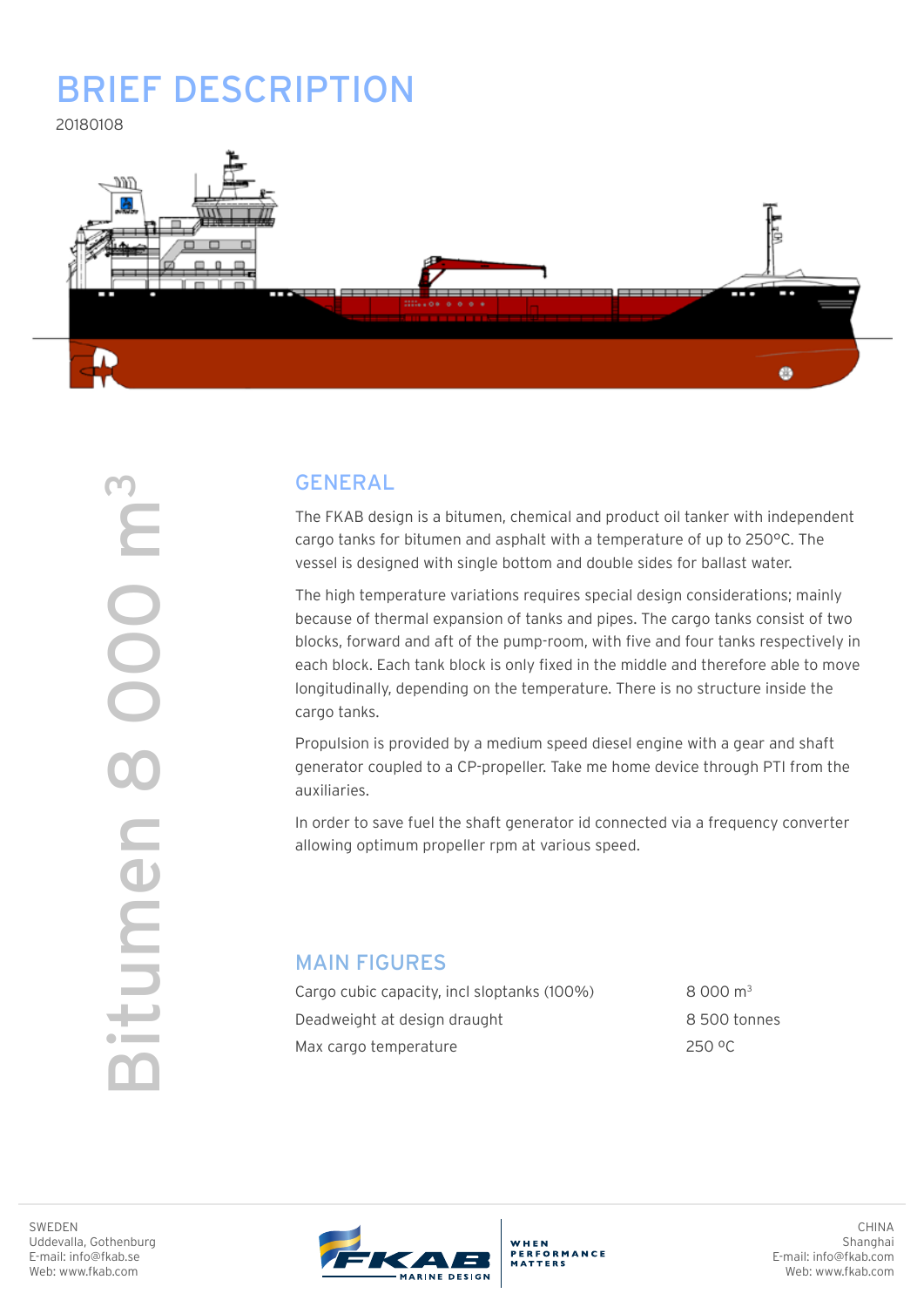

## MAIN PARTICULARS

| Length over all              | 125 <sub>m</sub>     | Urea tank                                                                             | $30 \text{ m}^3$                 |
|------------------------------|----------------------|---------------------------------------------------------------------------------------|----------------------------------|
| Length between PP            | $121,3 \, m$         | Water ballast                                                                         | 2800 m <sup>3</sup>              |
| Breadth mld                  | 19,6 m               | Main engine                                                                           | 4 000 kW at 750 rpm              |
| Depth mld                    | 11,1 m               | Aux engines                                                                           | 3 x 500 kW                       |
| Draught design               | 7,6 m                | Shaft generator                                                                       | 1000 kW                          |
| Deadweight at design draught | 8 500 tonnes         | Bow thruster                                                                          | 800 kW                           |
| Cargo capacity               | 8 000 m <sup>3</sup> | Cargo pumps                                                                           | $3 \times 400$ m <sup>3</sup> /h |
| HFO tanks                    | 350 $\, \text{m}^3$  | <b>Ballast pumps</b>                                                                  | 2 x 400 m <sup>3</sup> /h        |
| DO tanks                     | $100 \; \text{m}^3$  | Accommodation                                                                         | 17 pers                          |
| FW tanks                     | $70 \text{ m}^3$     | 13,5 knots<br>Service speed (7.6m) 85% MCR<br>incl shaft generator and 15% sea margin |                                  |

# **CLASS**

BUREAU VERITAS: I +HULL +MACH, Oil Tanker/Chemical tanker/Asphalt Carrier, Max cargo temp. 250°C-, IMO 2, ICE 1A, Unrestricted navigation, AVM-APS, AUT-IMS, SYS-NEQ, MON-SHAFT, In water survey, Clean Ship.

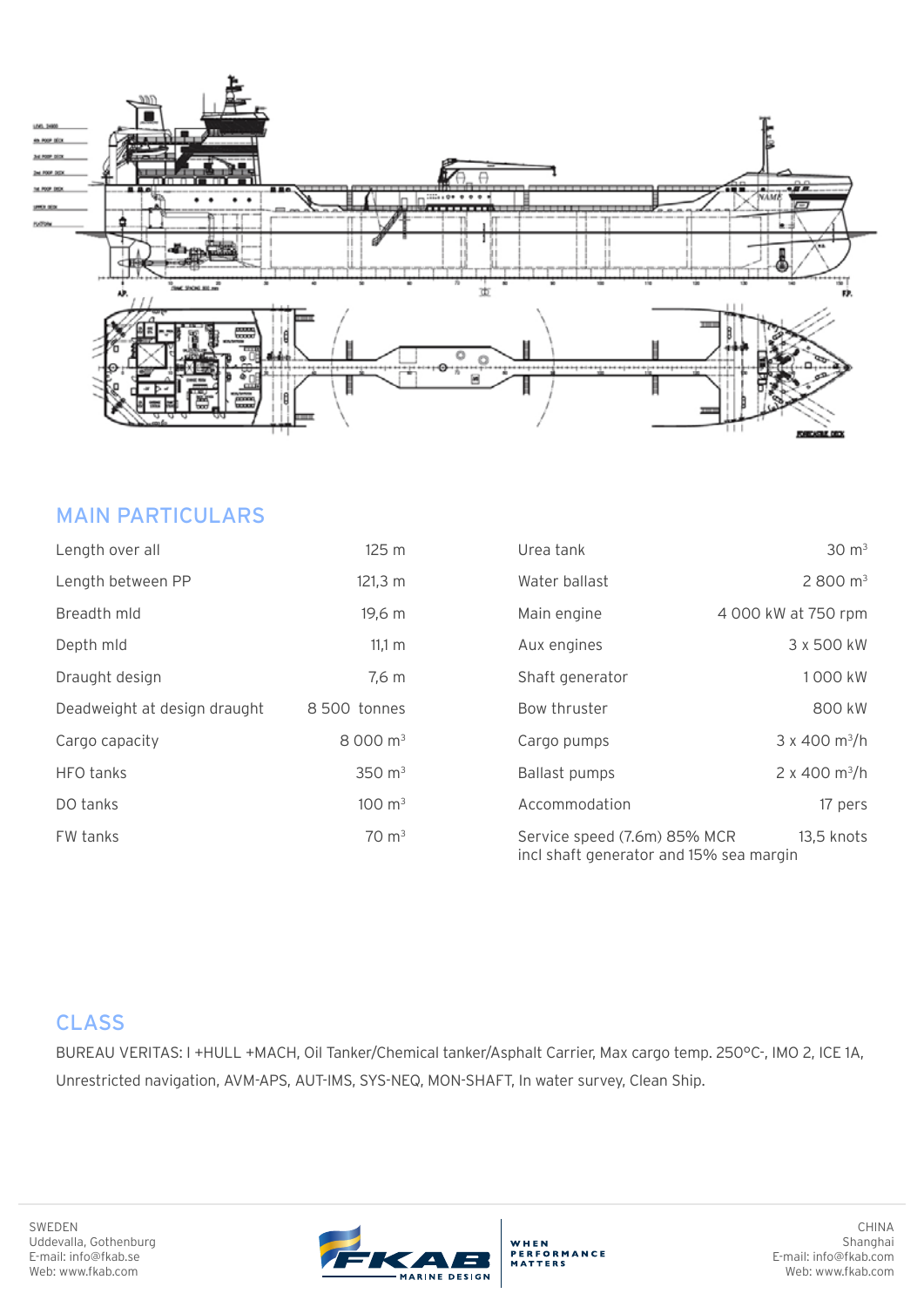#### $GENFRAI:$

The vessel intends to carry Bitumen, Coal tar, Black dirty petroleum products and Crude oil with a specific gravity of up to 1,35 ton/m<sup>3</sup>, with a max temperature of 250°C. Chemical class IMO 2.

## $CARGO$

The independent cargo tanks are to be constructed in two blocks, forward and aft of pump room. The pump room, which is located in between the two blocks, is to be protected by a double bottom, particular for easy maintenance and collecting of oil spill. The forward "block" is to include 5 tanks and aft block is to include 4 tanks. The tanks are divided by vertical corrugated bulkheads. Sides of the tanks also to be vertical corrugated and no structures inside the tanks. Cargo tanks to be insulated on the outside with mineral wool. The bottom of the cargo tanks is to be sloped towards the suction point.

The cargo handling system is designed based on three electric driven screw pumps, each with a capacity of 400 m<sup>3</sup>/h, located in the pump room midships, which can load/discharge any cargo tank.

The cargo handling system shall be capable of loading or discharging three (3) grades of cargo simultaneously, concurrently with de-ballasting or ballasting.

The cargo pumps shall be remotely speed-regulated by frequency converters and emergency stopped from the cargo control room.

#### Loading capacity:

1 000 m3 /h on each crossover, 500 m<sup>3</sup>/h in each tank.

## Unloading capacity:

SWEDEN

Uddevalla, Gothenburg E-mail: info@fkab.se Web: www.fkab.com

1 200 m $^3$ /h, totally. 800 m3 /h on each crossover

All cargo pipes, cargo pumps, cargo ventilation lines and valves are to be heat traced by thermal oil pipes and insulated. Pipes on deck are to be covered with a protection type Løgstør. All pipes in cargo tanks are to be double walled with heating thermal oil in the space between.

The heating system consist of a thermal oil system with a primary circuit for the cargo system and a secondary circuit for HFO bunker tanks, auxiliary equipment, domestic use etc

Capacity of each HFO fired thermal oil boiler is to be able to maintain the loaded cargo temperature up to 250°C. The boilers together are to be able to heat up full cargo min. 2°C in 24 hrs at outside temperature 5°C.

An automatic radar system measuring system is to be fitted in all cargo tanks.



CHINA Shanghai

E-mail: info@fkab.com Web: www.fkab.com